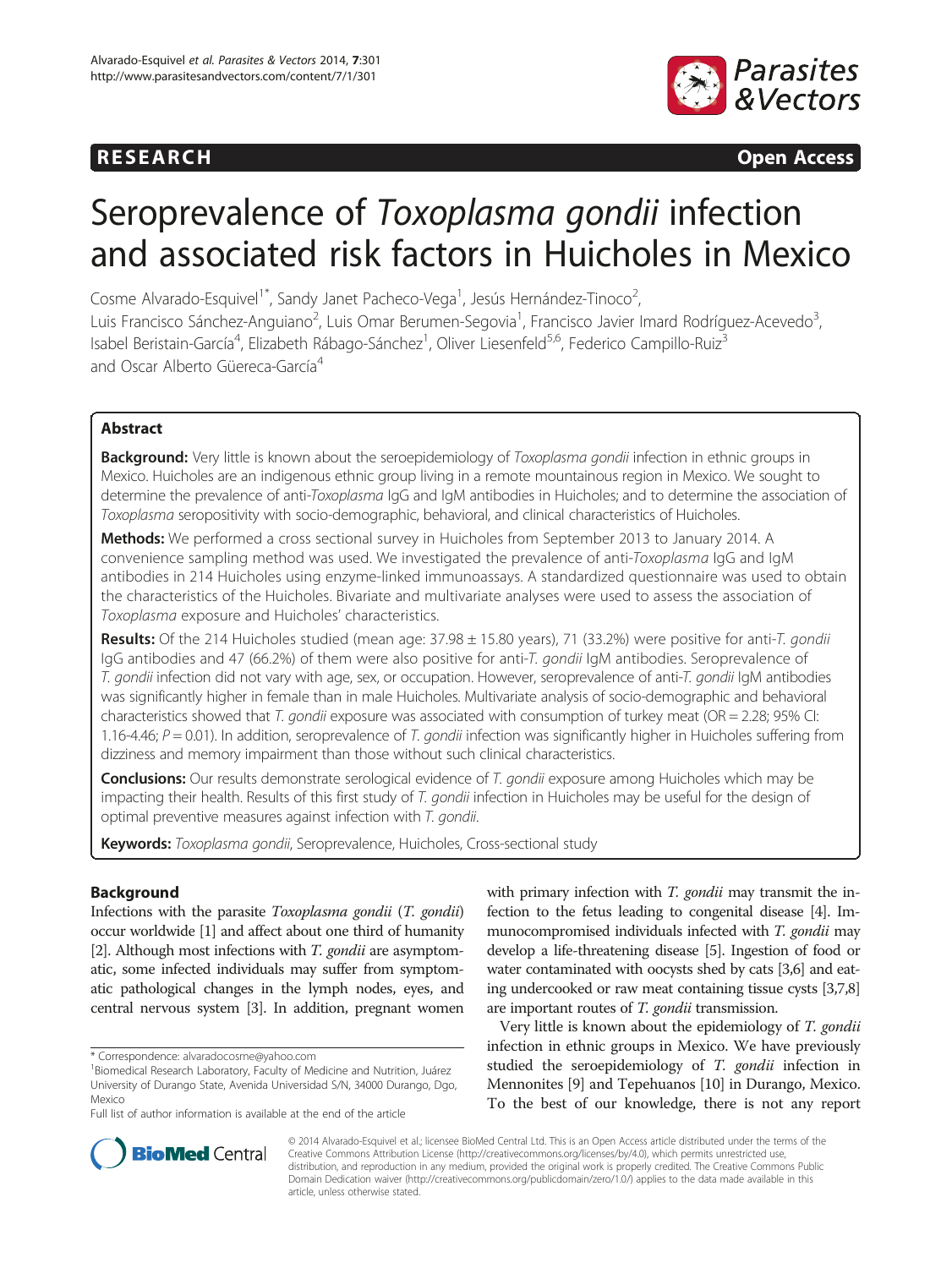about the epidemiology of *T. gondii* infection in Huicholes (an indigenous ethnic group living in a remote mountainous region (Sierra Madre Occidental) in the western central Mexican states of Nayarit, Durango, Jalisco and Zacatecas. Life style in Huicholes differs from that in other rural population groups in Durango; they live in marked poverty with very poor housing and sanitary conditions. They have limited access to health care services, and Hospitals in their region do not have a number of laboratory tests for diagnosis of infectious diseases i.e., infection with T. gondii. It is important to study the epidemiology of T. gondii infection in Huicholes because they live in a climatic scenario that may favor T. gondii infection. Huicholes live in a warmer and more humid area than other population groups in the region. Environmental factors may contribute to a higher seroprevalence of *T. gondii* infection [\[1,11](#page-6-0)]. In general, the seroprevalence of *T. gondii* infection is higher in humid climates than in dry climates; and this is the case in humans [[12](#page-6-0)-[14\]](#page-6-0) and animals [\[15-17\]](#page-6-0). Furthermore, Huicholes eat meat from wild animals that may be infected with *T. gondii.* Therefore, we sought to determine the seroprevalence of T. gondii exposure in Huicholes and the association of Toxoplasma seropositivity with socio-demographic, behavioral, and clinical characteristics of Huicholes.

## Methods

## Study design and study population

We performed a cross sectional survey in Huicholes in Mexico from September 2013 to January 2014. Huicholes were sampled in the locality of Huazamota in the municipality of El Mezquital in Durango State, Mexico. Huazamota (23°28´N 104°24´W) has an altitude of 600 meters above sea level, a warm-sub-humid climate, and a mean annual temperature of 19.2°C. The south region of El Mezquital municipality has a mean annual rainfall varying from 800 to 1000 mm. Other ethnic groups live in the mountainous region including Mexicaneros and Tepehuanos. Inclusion criteria for the study subjects were: 1) Huichol ethnicity (people who speak the Huichol language and identify themselves as Huicholes); 2) aged 14 years and older; and 3) that voluntarily accepted to participate.

## Sample size and sampling method

For calculation of the sample size, we used a reference seroprevalence of 22.4% [\[10\]](#page-6-0) as expected frequency of the factor under study, 7,000 as the size of population from which the sample was selected, 16.9% as the least acceptable result, and a confidence level of 95%. The result of the calculation was 214 subjects. A convenience sampling method was used. Specifically, the authors approached Huicholes leaders for permission and support; each leader communicated and invited all people under his command; those who accepted the invitation gathered in a specific

area to provide socio-demographic data and blood sample; 214 people who met the inclusion criteria were enrolled.

## Socio-demographic, clinical, and behavioral data

We used a standardized questionnaire to obtain the sociodemographic, clinical and behavioral characteristics of the Huicholes. Socio-demographic items were age, sex, birth place, residence, educational level, occupation, and socioeconomic status. Clinical data included the presence of underlying diseases, presence or history of lymphadenopathy, frequent presence of headache, dizziness, impairments of memory, reflexes, hearing, and vision, and a history of surgery, blood transfusion or transplants. Clinical data including impairments was self-reported. Huicholes were considered "ill" when they suffered from any disease either acute or chronic affecting any organ or system i.e. digestive, respiratory, circulatory, endocrine, or nervous, and included any psychiatric, rheumatic, hematological or nutritional disorder and any type of morbidity. In Huichol women, obstetric data were also obtained. Behavioral items included animal contacts, contact with cat excrement, foreign travel, meat consumption (pork, beef, goat, lamb, boar, chicken, turkey, pigeon, duck, rabbit, venison, squirrel, horse, opossum, or other), frequency of meat consumption, consumption of raw or undercooked meat, unpasteurized milk, dried or processed meat (ham, sausages or chorizo), consumption of unwashed raw vegetables, fruits, or untreated water, frequency of eating away from home (in restaurants or fast food outlets), contact with soil (gardening or agriculture), and type of flooring at home from all participants were obtained.

## Serological examination for T. gondii antibodies

Serum samples were obtained from about 3 ml of whole blood. Sera were kept frozen at −20°C until analyzed. All sera were analyzed by qualitative and quantitative methods for anti-T. gondii IgG antibodies with a commercially available enzyme immunoassay "Toxoplasma IgG" (Diagnostic Automation Inc., Calabasas, CA, USA). Anti-T. gondii IgG antibody levels were expressed as International Units (IU)/ ml, and a cut-off of  $\geq 8$  IU/ml was used for seropositivity. In addition, sera positive for *T. gondii* IgG were further analyzed for anti-T. gondii IgM antibodies by a commercially available enzyme immunoassay "Toxoplasma IgM" kit (Diagnostic Automation Inc., Calabasas, CA, USA). The cut-off for IgM seropositivity for each assay was obtained by multiplying the mean cut-off calibrator optical density by a correction factor  $(f = 0.35 - 0.40)$  printed on the label of calibrator. All assays were performed following the instructions of the manufacturer and included positive and negative controls in each run. A positive IgG test and a negative IgM test in a participant was interpreted as a latent infection. A positive IgG test and a positive IgM test in a participant was interpreted as probability of a recent or acute infection.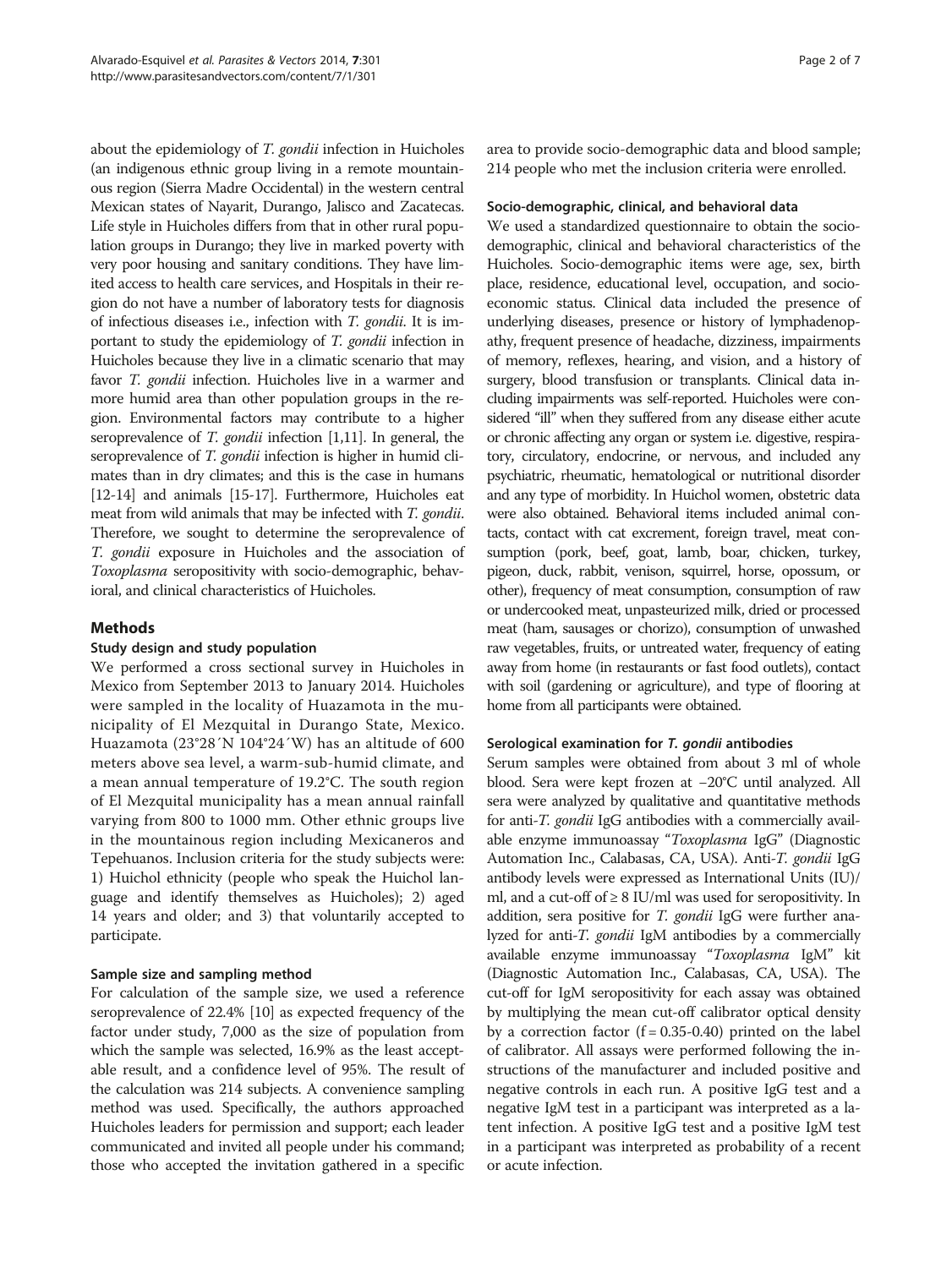#### Statistical analysis

We used the Epi Info version 3.5.4 and SPSS version 15.0 software for the statistical analysis. The Pearson's chisquare test and the Fisher exact test (when values were less than 5) were used for initial comparison of the frequencies among groups. Multivariate analysis was used to assess the association between the characteristics of the Huicholes and the seropositivity to T. gondii. Variables were included in the multivariate analysis if they had a P value equal to or less than 0.15 in the bivariate analysis. Odds ratio (OR) and 95% confidence interval (CI) were calculated by multivariate analysis using the Enter method. The Hosmer-Lemeshow goodness of fit test was used to assess the fitness of the regression model. A  $\cal P$  value  $<\!0.05$ was considered statistically significant.

#### Ethical aspects

The purpose and procedures of the survey were explained to all Huicholes. This study was approved by the Ethical Committee of the General Hospital of the Secretary of Health in Durango City, Mexico. Participation in the study was voluntary and a written informed consent was obtained from all participants and from the next of kin of minor participants. All Huicholes were proficient in Spanish and understood explanations about the purpose and procedure of the survey as well as the informed consent provided by the interviewers. Results of the laboratory tests were sent to the Huicholes' nearest Hospital (Huazamota) where health care providers could inform participants about their results and provide them with medical care if needed.

## Results

In total, we enrolled 214 Huicholes in the study including 86 (40.2%) males and 128 (59.8%) females. Most Huicholes were born in Durango; their mean age was  $37.98 \pm 15.80$  years (range  $14-82$  years). General sociodemographic characteristics of the 214 Huicholes studied are shown in Table 1.

Of the 214 Huicholes studied, 71 (33.2%) were positive for anti-T. gondii IgG antibodies and 47 (66.2%) of them had anti-*T. gondii* IgM antibodies. Of the 71 anti-*T. gon*dii IgG positive participants, 26 (36.6%) had IgG levels higher than 150 IU/ml, 1 (1.4%) between 100 to 150 IU/ ml, and 44 (62.0%) between 9 to 99 IU/ml.

Seroprevalence of *T. gondii* infection did not vary significantly with age, sex, birthplace, residence, occupation or socioeconomic level of Huicholes (Table 1). In contrast, seroprevalence varied significantly with educational level; Huicholes with no education had the highest seroprevalence of T. gondii exposure (40.2%). In the 71 Huicholes seropositive for anti-*T. gondii* IgG antibodies, the prevalence of anti-*T. gondii* IgM antibodies was significantly higher in female (33/42: 78.6%) than in male (14/29:

|  |  |  | <b>Table 1 Socio-demographic characteristics of Huicholes</b> |  |  |
|--|--|--|---------------------------------------------------------------|--|--|
|  |  |  | and seroprevalence of T. gondii infection                     |  |  |

| Characteristic                   | No. of<br>subjects tested | Prevalence<br>of T. gondii<br>infection | P value |      |
|----------------------------------|---------------------------|-----------------------------------------|---------|------|
|                                  |                           | No.                                     | %       |      |
| Age groups (years)               |                           |                                         |         |      |
| 30 or less                       | 80                        | 21                                      | 26.3    | 0.09 |
| $31 - 50$                        | 90                        | 30                                      | 33.3    |      |
| >50                              | 44                        | 20                                      | 45.5    |      |
| Sex                              |                           |                                         |         |      |
| Male                             | 86                        | 29                                      | 33.7    | 0.89 |
| Female                           | 128                       | 42                                      | 32.8    |      |
| Birth place                      |                           |                                         |         |      |
| Durango state                    | 181                       | 57                                      | 31.5    | 0.22 |
| Other Mexican state              | 33                        | 14                                      | 42.4    |      |
| Residence                        |                           |                                         |         |      |
| Durango state                    | 210                       | 69                                      | 32.9    | 0.6  |
| Other Mexican State<br>or abroad | $\overline{4}$            | $\mathfrak{D}$                          | 50.0    |      |
| Educational level                |                           |                                         |         |      |
| No education                     | 87                        | 35                                      | 40.2    | 0.02 |
| 1-6 years                        | 77                        | 27                                      | 35.1    |      |
| >6 years                         | 50                        | 9                                       | 18.0    |      |
| Occupation                       |                           |                                         |         |      |
| Labourer <sup>a</sup>            | 107                       | 34                                      | 31.8    | 0.66 |
| Non-labourer <sup>b</sup>        | 107                       | 37                                      | 34.6    |      |
| Socio-economic level             |                           |                                         |         |      |
| Low                              | 201                       | 69                                      | 34.3    | 0.16 |
| Medium                           | 13                        | $\overline{2}$                          | 15.4    |      |

<sup>a</sup> Labourer: Agriculture, construction, business, livestock raising, factory worker, other.<br><sup>b</sup>Non-Jabourer: student, bousekeeping or none occupation. bNon-labourer: student, housekeeping or none occupation.

48.3%), Huicholes ( $P = 0.008$ ). Prevalence of high (>150 IU/ ml) IgG antibody levels was similar in female (16/128: 12.5%) and male (10/86: 11.6%), Huicholes ( $P = 0.84$ ).

Concerning clinical characteristics, seroprevalence of anti-T. *gondii* IgG was significantly higher in Huicholes suffering from dizziness and memory impairment than those without such clinical characteristics (Table [2\)](#page-3-0). The frequency of *T. gondii* exposure in subjects with dizziness and memory impairment did not vary with age  $(P = 0.19$  and  $P = 0.48$ , respectively). The frequencies of other clinical characteristics including the presence of underlying diseases; suffering from frequent headaches; presence or history of lymphadenopathy; reflexes, hearing and visual impairments; histories of surgery, blood transfusion, and transplant were similar among T. gondii positive and *T. gondii* negative individuals. Histories of miscarriage and stillbirth in women were not associated with T. gondii seropositivity.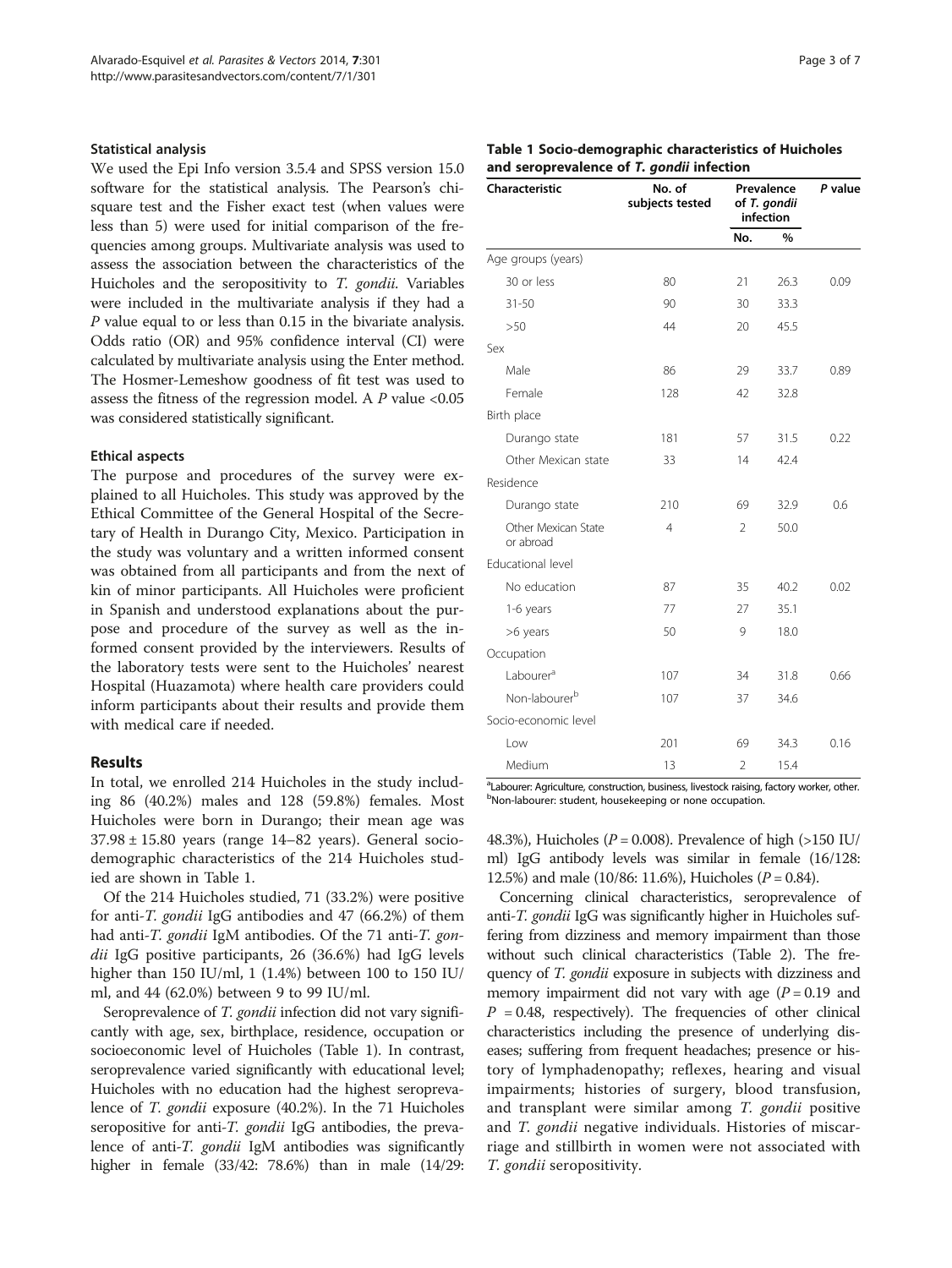<span id="page-3-0"></span>

| Table 2 Bivariate analysis of clinical data and infection |  |  |
|-----------------------------------------------------------|--|--|
| with T. gondii in Huicholes                               |  |  |

| Characteristic       | Subjects<br>tested* no. | Prevalence<br>of T. gondii<br>infection | P value |       |
|----------------------|-------------------------|-----------------------------------------|---------|-------|
|                      |                         | No.                                     | %       |       |
| Clinical status      |                         |                                         |         |       |
| Healthy              | 171                     | 59                                      | 34.5    | 0.34  |
| Ш                    | 41                      | 11                                      | 26.8    |       |
| Lymphadenopathy ever |                         |                                         |         |       |
| Yes                  | 71                      | 28                                      | 39.4    | 0.17  |
| No                   | 143                     | 43                                      | 30.1    |       |
| Headache frequently  |                         |                                         |         |       |
| Yes                  | 154                     | 57                                      | 37      | 0.05  |
| No                   | 60                      | 14                                      | 23.3    |       |
| Memory impairment    |                         |                                         |         |       |
| Yes                  | 123                     | 48                                      | 39      | 0.03  |
| No                   | 91                      | 23                                      | 25.3    |       |
| Dizziness            |                         |                                         |         |       |
| Yes                  | 123                     | 51                                      | 41.5    | 0.004 |
| No                   | 85                      | 19                                      | 22.4    |       |
| Reflexes impairment  |                         |                                         |         |       |
| Yes                  | 73                      | 29                                      | 39.7    | 0.14  |
| No                   | 141                     | 42                                      | 29.8    |       |
| Hearing impairment   |                         |                                         |         |       |
| Yes                  | 19                      | 8                                       | 42.1    | 0.38  |
| No                   | 195                     | 63                                      | 32.3    |       |
| Visual impairment    |                         |                                         |         |       |
| Yes                  | 56                      | 24                                      | 42.9    | 0.07  |
| No                   | 158                     | 47                                      | 29.7    |       |
| Surgery ever         |                         |                                         |         |       |
| Yes                  | 26                      | 8                                       | 30.8    | 0.78  |
| No                   | 188                     | 63                                      | 33.5    |       |
| Transplantation      |                         |                                         |         |       |
| Yes                  | 0                       | 0                                       | 0       |       |
| No                   | 214                     | 71                                      | 33.2    |       |
| Blood transfusion    |                         |                                         |         |       |
| Yes                  | 20                      | 7                                       | 35      | 0.85  |
| No                   | 194                     | 64                                      | 33      |       |
| Pregnancies          |                         |                                         |         |       |
| None                 | 11                      | 0                                       | 0       | 0.07  |
| One to three         | 40                      | 13                                      | 32.5    |       |
| Four to six          | 44                      | 15                                      | 34.1    |       |
| More than six        | 33                      | 14                                      | 42.4    |       |
| Deliveries           |                         |                                         |         |       |
| Zero                 | 14                      | 2                                       | 14.3    | 0.26  |

### Table 2 Bivariate analysis of clinical data and infection with T. gondii in Huicholes (Continued)

| One to three      | 44  | 12 | 27.3 |      |
|-------------------|-----|----|------|------|
| Four to six       | 44  | 16 | 36.4 |      |
| Seven to nine     | 19  | 9  | 47.4 |      |
| Nine to twelve    | 7   | 3  | 42.9 |      |
| Cesarean sections |     |    |      |      |
| <b>No</b>         | 115 | 37 | 32.2 | 0.64 |
| Yes               | 13  | 5  | 38.5 |      |
| Miscarriages      |     |    |      |      |
| <b>No</b>         | 97  | 32 | 33   | 0.51 |
| Yes               | 25  | 10 | 40   |      |
| Stillbirths       |     |    |      |      |
| <b>No</b>         | 115 | 37 | 32.2 | 0.22 |
| Yes               | 7   | 4  | 57.1 |      |

\*Subjects with available data.

With respect to behavioral characteristics, a number of variables showed P values lower than 0.15 in the bivariate analysis including presence of dogs at home  $(P = 0.06)$ , consumption of raw dried meat  $(P = 0.14)$ , and consumption of meat from goat ( $P = 0.14$ ), turkey ( $P = 0.002$ ), and pigeon ( $P = 0.04$ ). A selection of behavioral characteristics and their correlation with T. gondii exposure are shown in Table [3.](#page-4-0) Other behavioral characteristics of Huicholes including contact with cats, cleaning cat excrement, raising animals, traveling, consumption of meat other than goat, turkey and pigeon meat, frequency of meat consumption, degree of meat cooking, consumption of unpasteurized milk, processed meat, unwashed raw vegetables or fruits, untreated water, frequency of eating out of home, soil contact, and soil flooring at home showed  $P$  values higher than 0.15 in the bivariate analysis. Further analysis by using logistic regression showed that T. gondii exposure was only associated with consumption of turkey meat  $(OR = 2.28; 95\% CI: 1.16-4.46; P = 0.01)$  (Table [4\)](#page-4-0). A  $P =$ 0.35 was obtained in the Hosmer-Lemeshow test indicating an acceptable fit of our regression model.

In the 71 Huicholes with anti-T. gondii IgG antibodies, seroprevalence of anti-T. gondii IgM antibodies was higher  $(P = 0.006)$  in Huicholes who raised animals  $(41/55;$ 74.5%) than in those without such practice (6/16: 37.5%), and in Huicholes with consumption of raw dried meat (35/46; 76.1%) than in those without such eating habit  $(11/24: 45.8\%) (P = 0.01).$ 

### **Discussion**

The present study was performed to investigate the seroepidemiology of T. gondii infection in Huicholes in Mexico. Results indicate that Huicholes have one of the highest seroprevalences of *T. gondii* infection reported in the region. The seroprevalence found in Huicholes (33.2%) is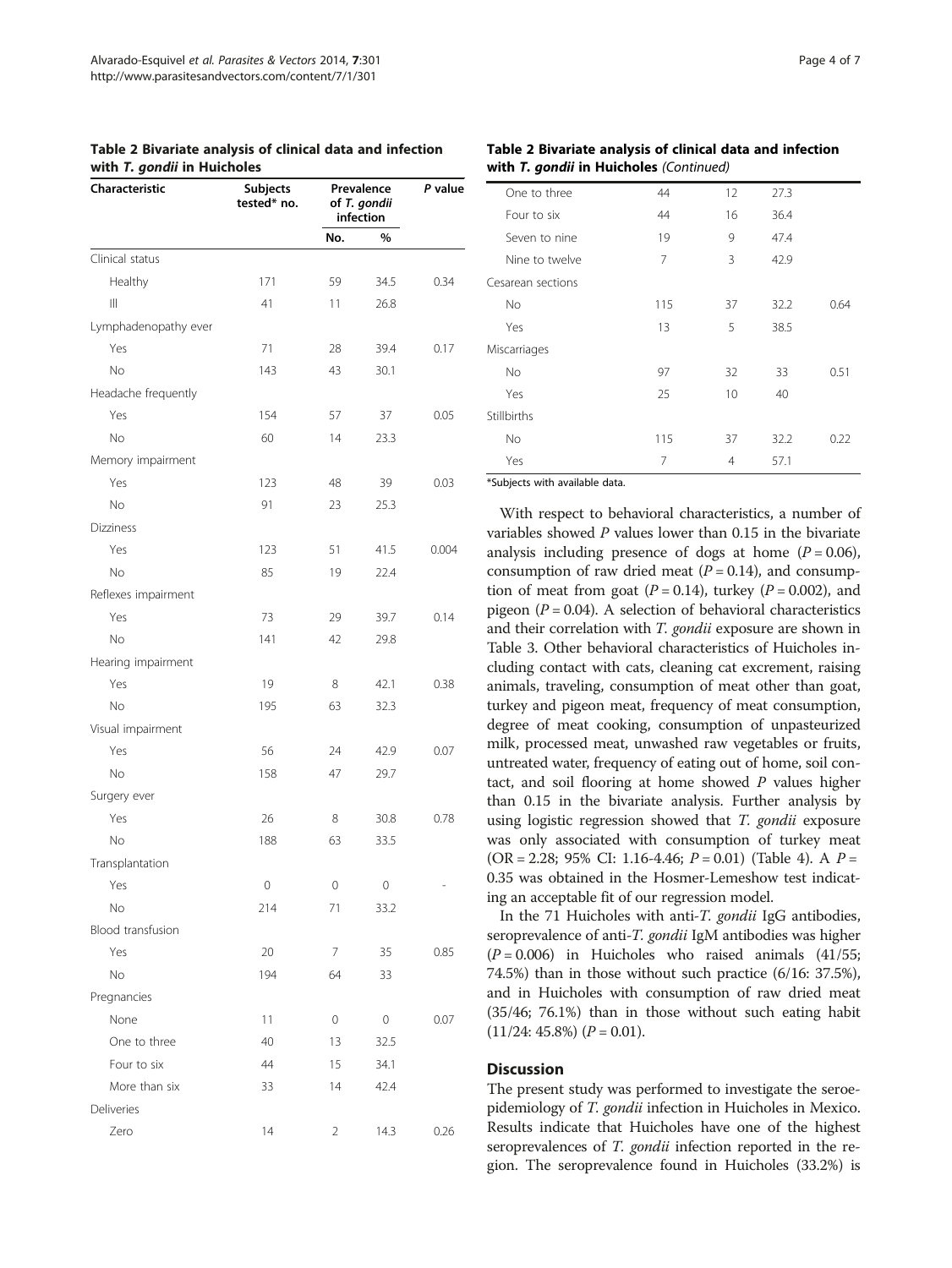<span id="page-4-0"></span>

|  |  |                                           |  | Table 3 Bivariate analysis of selected putative risk factors |  |
|--|--|-------------------------------------------|--|--------------------------------------------------------------|--|
|  |  | for infection with T. gondii in Huicholes |  |                                                              |  |

| Characteristic            | <b>Subjects</b><br>tested* no. | Prevalence<br>of T. gondii<br>infection |      | P value |  |
|---------------------------|--------------------------------|-----------------------------------------|------|---------|--|
|                           |                                | No.<br>%                                |      |         |  |
| Cats at home              |                                |                                         |      |         |  |
| Yes                       | 93                             | 33                                      | 35.5 | 0.53    |  |
| No                        | 121                            | 38                                      | 31.4 |         |  |
| Dogs at home              |                                |                                         |      |         |  |
| Yes                       | 165                            | 60                                      | 36.4 | 0.06    |  |
| No                        | 49                             | 11                                      | 22.5 |         |  |
| Goat meat consumption     |                                |                                         |      |         |  |
| Yes                       | 193                            | 67                                      | 34.7 | 0.14    |  |
| No                        | 21                             | $\overline{4}$                          | 19   |         |  |
| Chicken meat consumption  |                                |                                         |      |         |  |
| Yes                       | 209                            | 71                                      | 34   | 0.17    |  |
| No                        | 5                              | 0                                       | 0    |         |  |
| Turkey meat consumption   |                                |                                         |      |         |  |
| Yes                       | 106                            | 46                                      | 43.4 | 0.002   |  |
| No                        | 108                            | 25                                      | 23.1 |         |  |
| Pigeon meat consumption   |                                |                                         |      |         |  |
| Yes                       | 176                            | 63                                      | 35.8 | 0.04    |  |
| <b>No</b>                 | 37                             | $\overline{7}$                          | 18.9 |         |  |
| Venison consumption       |                                |                                         |      |         |  |
| Yes                       | 203                            | 69                                      | 34   | 0.34    |  |
| No                        | 11                             | $\overline{2}$                          | 18.2 |         |  |
| Squirrel meat consumption |                                |                                         |      |         |  |
| Yes                       | 63                             | 25                                      | 39.7 | 0.19    |  |
| No                        | 151                            | 46                                      | 30.5 |         |  |
| Raw dried meat            |                                |                                         |      |         |  |
| Yes                       | 122                            | 46                                      | 37.7 | 0.14    |  |
| No                        | 86                             | 24                                      | 27.9 |         |  |
| Floor at home             |                                |                                         |      |         |  |
| Ceramic or wood           | 6                              | 3                                       | 50   | 0.19    |  |
| Concrete                  | 102                            | 28                                      | 27.5 |         |  |
| Soil                      | 106                            | 40                                      | 37.7 |         |  |

\*Subjects with available data.

higher than the mean (23.8%) seroprevalence of *T. gondii* infection reported in the general population in rural areas in Durango State [[18](#page-6-0)]. In addition, the seroprevalence in Huicholes is higher than the 6.1% seroprevalence of T. gondii infection reported in urban general population in the capital Durango City [[19\]](#page-6-0). With respect to other ethnic groups in the region, the seroprevalence found in Huicholes is comparable with the 30.3% seroprevalence of T. gondii infection reported in Mennonites [\[9](#page-6-0)] but is higher than the 22.4% seroprevalence reported in

Table 4 Multivariate analysis of selected characteristics of Huicholes and their association with T. gondii infection

| Characteristic    |      | Odds ratio 95% confidence interval | P value |  |
|-------------------|------|------------------------------------|---------|--|
| Age (years)       |      |                                    |         |  |
| 30 or less        | 1.00 |                                    |         |  |
| 31-50             | 0.73 | $0.32 - 1.66$                      | 0.45    |  |
| > 50              | 1.23 | $0.44 - 3.47$                      | 0.68    |  |
| Educational level |      |                                    |         |  |
| No education      | 2.08 | $0.83 - 5.19$                      | 0.11    |  |
| 1-6 years         | 1.92 | $0.68 - 5.38$                      | 0.21    |  |
| $> 6$ years       | 1.00 |                                    |         |  |
| Contact with dogs | 2.11 | 0.93-4.78                          | 0.07    |  |
| Consumption of:   |      |                                    |         |  |
| Goat meat         | 1.61 | $0.46 - 5.60$                      | 0.45    |  |
| Turkey meat       | 2.28 | 1.16-4.46                          | 0.01    |  |
| Pigeon meat       | 1.35 | $0.51 - 3.55$                      | 0.53    |  |
| Raw dried meat    | 1.20 | $0.63 - 2.30$                      | 0.56    |  |

Tepehuanos [[10\]](#page-6-0). Huicholes and Tepehuanos live in the same mountains (Sierra Madre Occidental), however, Huicholes live in more remote places deeper into the mountainous region than Tepehuanos. It is known that the seroprevalence of *T. gondii* infection varies depending on the climate conditions in the communities, i.e., a low seroprevalence in dry and hot climate [[14](#page-6-0)], and high seroprevalence in humid regions [\[12](#page-6-0)]. Huicholes communities are located in a lower region on the mountains with warmer and more humid climate than the one of the Tepehuanos settlements. However, difference in the seroprevalences among Huicholes and Tepehuanos should be interpreted with care because of an age limitation of the comparison: the mean age in Tepehuanos  $(31.03 \pm 16.71)$  years old) was lower than the one  $(37.98 \pm 15.80$  years old) in Huicholes.

Toxoplasma exposure has been linked to low socioeconomic status [\[20,21](#page-6-0)], and such characteristics might have contributed to the increased seroprevalence of T. gondii infection in Huicholes. The seroprevalence of T. gondii infection in Huicholes with low socioeconomic status (34.3%) was higher than in those with medium socioeconomic status (15.4%). However, such increase was not statistically significant because of the limited number  $(n = 12)$  of subjects with medium socioeconomic status in the comparison. In the present study women outnumber men. The higher number of women than men in the study may be due to a number of factors including refusal of some men to participate, and more migration and violent deaths in men than in women in the study region. However, the imbalance in sexes in this study is unlikely to affect the seroprevalence rate since seroprevalence of T. gondii infection has been found similar in men and in women of general populations in rural [\[18\]](#page-6-0) and urban [\[19](#page-6-0)] Durango, Mexico.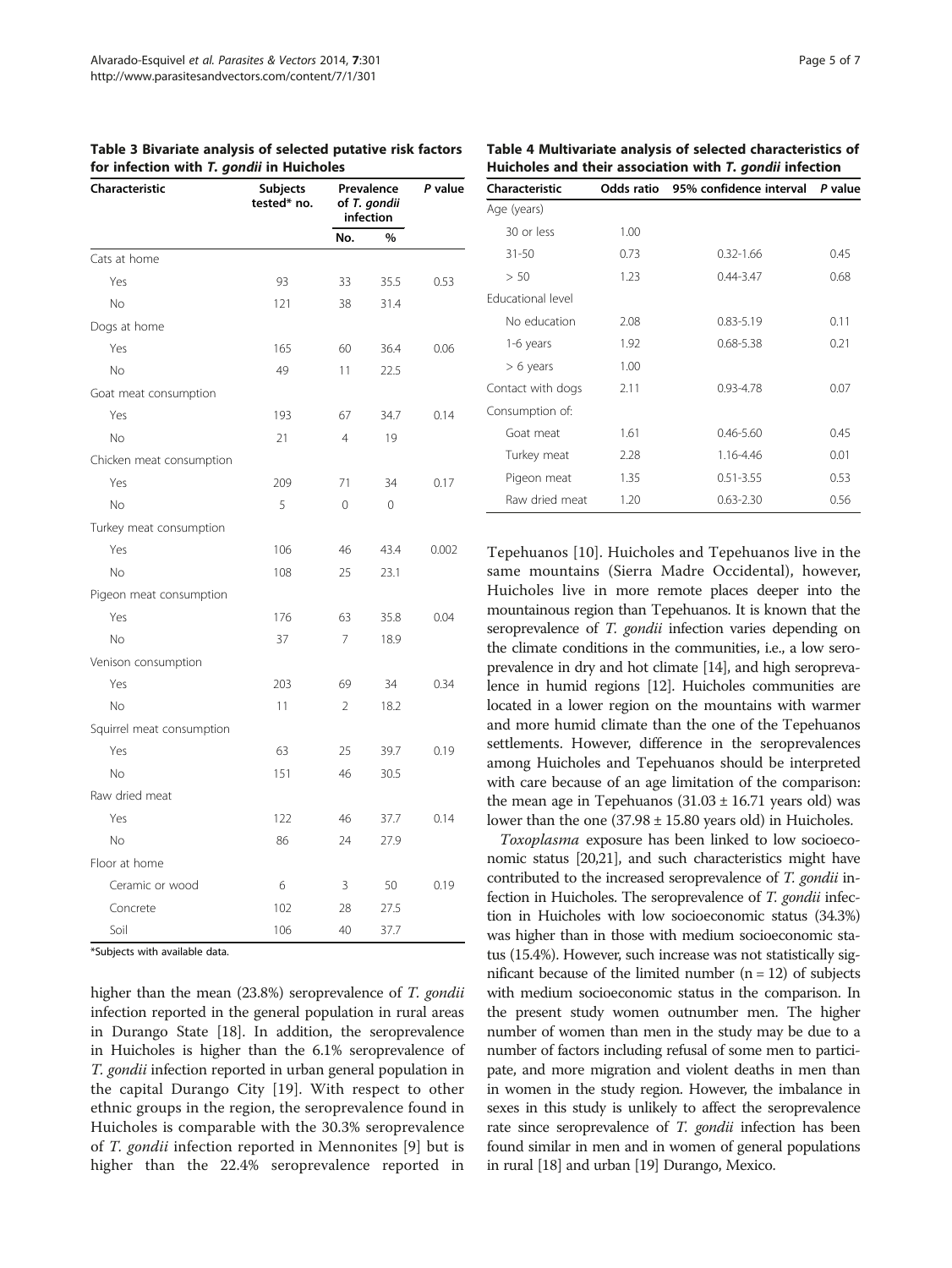Multivariate analysis of the socio-demographic and behavioral characteristics of the Huicholes allowed us to identify that consumption of turkey meat was positively associated with T. gondii exposure in Huicholes. In a previous study in the general population in rural Durango, consumption of turkey meat was also associated with T. gondii exposure [\[18\]](#page-6-0). In addition, in a study in pregnant women in the urban capital Durango City, consumption of turkey meat was associated with T. gondii infection too [[22](#page-6-0)]. Turkey meat is a potential source for infection with T. gondii [[23](#page-6-0)]. Experimental T. gondii oocyst infections in turkeys have shown the parasite spreading over the whole organism as determined by polymerase chain reaction [\[24](#page-6-0)]. In a previous study in birds in Durango, no serological evidence of T. gondii infection in 16 turkeys (Meleagris gallopavo) was found [\[25\]](#page-6-0). However, the number of studied turkeys was too small to exclude T. gondii infections in turkeys in Durango. Turkey meat is frequently cooked in big pieces; therefore, it is likely that this meat remains undercooked in some deep areas.

Seroprevalence of *T. gondii* infection usually increases with age in our region [\[18](#page-6-0),[19,26\]](#page-6-0). In the present survey, seroprevalence tended to increase with age; however, such increase did not reach statistical significance  $(P =$ 0.09). It is likely that the small sample size of the oldest Huicholes subgroup prevented us obtaining a statistically significant difference.

Remarkably, in the present study we found an association of T. gondii exposure with the presence of dizziness and memory impairment in Huicholes. This finding may indicate a causal association of infection with T. gondii and central nervous system illness in Huicholes. The association of T. gondii exposure with dizziness and memory impairment was also found in a recent study in migrant agricultural workers in Durango [\[21\]](#page-6-0). The association of memory impairment and *T. gondii* exposure was also assessed in other ethnic groups in Durango including Mennonites [\[9](#page-6-0)] and Tepehuanos [\[10](#page-6-0)]; however, no association was found. The association of dizziness and T. gondii exposure was not assessed in Mennonites [\[9](#page-6-0)] and Tepehuanos [[10\]](#page-6-0). We are not aware of further reports on the association of dizziness with T. gondii infection. On the other hand, the association of memory impairment with *T. gondii* infection found in the present study agrees with previous reports [[27,28\]](#page-6-0). In a previous study in gardeners in Durango City, T. gondii seropositivity was associated with memory impairment [[27](#page-6-0)]. In a recent study in seniors in Germany, researchers found that T. gondii seropositivity was associated with a reduction of about 35% in working memory, a lower performance in verbal memory, and a decreased quality of life [[28](#page-6-0)]. A number of reports indicate that T. gondii infection may lead to neurological and behavioral changes. Experiments in adult mice have shown that infections with T. gondii

cause neurological and behavioral abnormalities secondary to inflammation and loss of brain parenchyma [\[29](#page-6-0)]. In addition, chronic infections with T. gondii in mice can damage the spatial learning and memory capability [[30](#page-6-0)]. The behavioral alterations associated with T. gondii infection in humans and animals were recently reviewed by Flegr [\[31\]](#page-6-0) and Webster et al., [\[32\]](#page-6-0). Intriguingly, latent T. gondii infection was associated with improvements in cognitive control processes in young healthy humans [[33](#page-6-0)]. However, this effect might perhaps not be found or even reversed in old age. Beste et al. [\[34](#page-6-0)] found that latent T. gondii infection leads to deficits in goal-directed behavior in otherwise healthy elderly individuals.

Anti-T. gondii IgM antibodies were present in a high number of anti-T. gondii IgG positive Huicholes. Such high frequency of IgM positive results was unexpected and should be interpreted with care since IgM ELISA kits have a high rate of false positive results [[35\]](#page-6-0). Therefore, discrimination between recent and latent T. gondii infections is not accurately obtained by ELISA. Other methods such as IgG avidity [[36,37\]](#page-6-0) may aid in such discrimination.

The present study has some limitations, including the sampling method and the small sample size of elderly Huicholes. We were unable to perform random sampling because participation of Huicholes in the study depended to a large extent on the permission of the Huicholes leaders. Huicholes leaders asked their people to participate and only Huicholes who attended the invitation were sampled. A small number of elders attended the invitation.

## Conclusion

Our results demonstrate serological evidence of T. gondii exposure in Huicholes and Toxoplasma may be impacting their health. This is the first report of T. gondii infection in Huicholes, and results should be useful for the optimal design of preventive measures against T. gondii infection.

#### Competing interests

The authors declare that they have no competing interest.

#### Authors' contributions

CAE conceived and designed the study protocol, participated in the coordination and management of the study, performed the laboratory tests and the data analysis and wrote the manuscript. SJPV, LOBS, FJIRA, OAGG and FCR obtained blood samples, submitted the questionnaires and performed the data analysis. JHT, IBG, OL, LFSA and ERS performed the data analysis, and wrote the manuscript. All authors read and approved the final version of the manuscript.

#### Author details

<sup>1</sup> Biomedical Research Laboratory, Faculty of Medicine and Nutrition, Juárez University of Durango State, Avenida Universidad S/N, 34000 Durango, Dgo, Mexico. <sup>2</sup>Institute for Scientific Research "Dr. Roberto Rivera-Damm", Juárez University of Durango State, Avenida Universidad S/N, 34000 Durango, Mexico. <sup>3</sup>Servicios de Salud de Durango, Cuauhtémoc 225 norte, 34000 Durango, Mexico. <sup>4</sup>Facultad de Enfermería y Obstetricia, Juárez University of